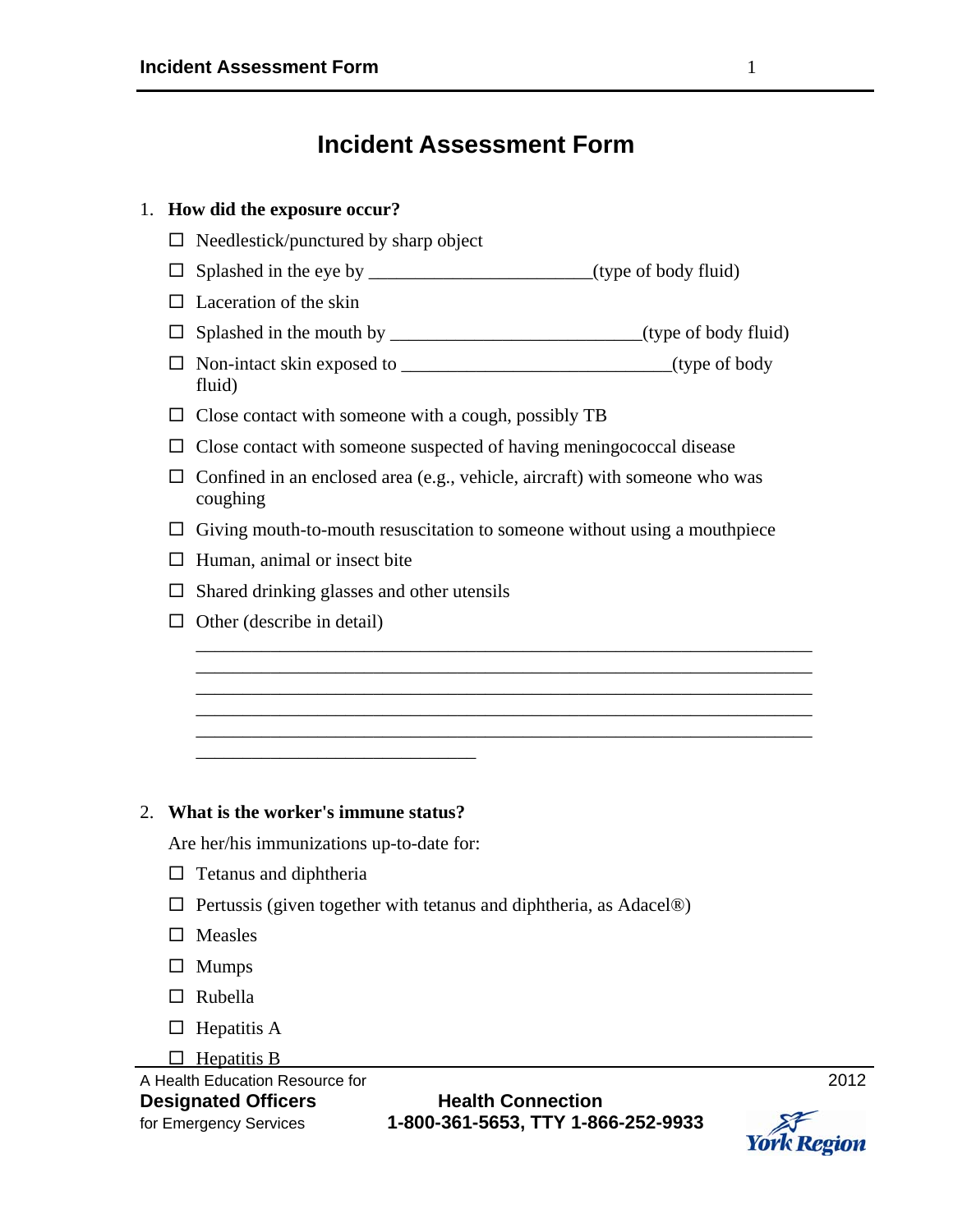Has she/he received a full course of Hepatitis B vaccine?

□ Yes

 $\square$  No

Has blood testing been done to determine if the worker responded to the hepatitis B vaccine?

- $\Box$  Antibodies present
- $\Box$  Antibodies not present
- $\Box$  unknown
- $\Box$  Influenza
- $\Box$  Meningitis

### 3. **What barrier precautions did the worker wear or use during the incident?**

- $\Box$  Goggles
- $\Box$  Gloves
- $\Box$  Apron or protective clothing
- $\Box$  Mask
- $\Box$  Others (describe in detail)
- $\Box$  If worker did not use barrier precautions, why not?

### 4. **Were the barriers intact?**

- □ Yes
- $\Box$  No, If not, please explain (e.g., were the gloves torn? Did any body fluids soak through?)

\_\_\_\_\_\_\_\_\_\_\_\_\_\_\_\_\_\_\_\_\_\_\_\_\_\_\_\_\_\_\_\_\_\_\_\_\_\_\_\_\_\_\_\_\_\_\_\_\_\_\_\_\_\_\_\_\_\_\_\_\_\_\_\_\_\_ \_\_\_\_\_\_\_\_\_\_\_\_\_\_\_\_\_\_\_\_\_\_\_\_\_\_\_\_\_\_\_\_\_\_\_\_\_\_\_\_\_\_\_\_\_\_\_\_\_\_\_\_\_\_\_\_\_\_\_\_\_\_\_\_\_\_

\_\_\_\_\_\_\_\_\_\_\_\_\_\_\_\_\_\_\_\_\_\_\_\_\_\_\_\_\_\_\_\_\_\_\_\_\_\_\_\_\_\_\_\_\_\_\_\_\_\_\_\_\_\_\_\_\_\_\_\_\_\_\_\_\_\_ \_\_\_\_\_\_\_\_\_\_\_\_\_\_\_\_\_\_\_\_\_\_\_\_\_\_\_\_\_\_\_\_\_\_\_\_\_\_\_\_\_\_\_\_\_\_\_\_\_\_\_\_\_\_\_\_\_\_\_\_\_\_\_\_\_\_

### 5. **What body fluid(s) was the worker exposed to?**

- □ Blood
- $\square$  Wound drainage
- $\Box$  Vomitus